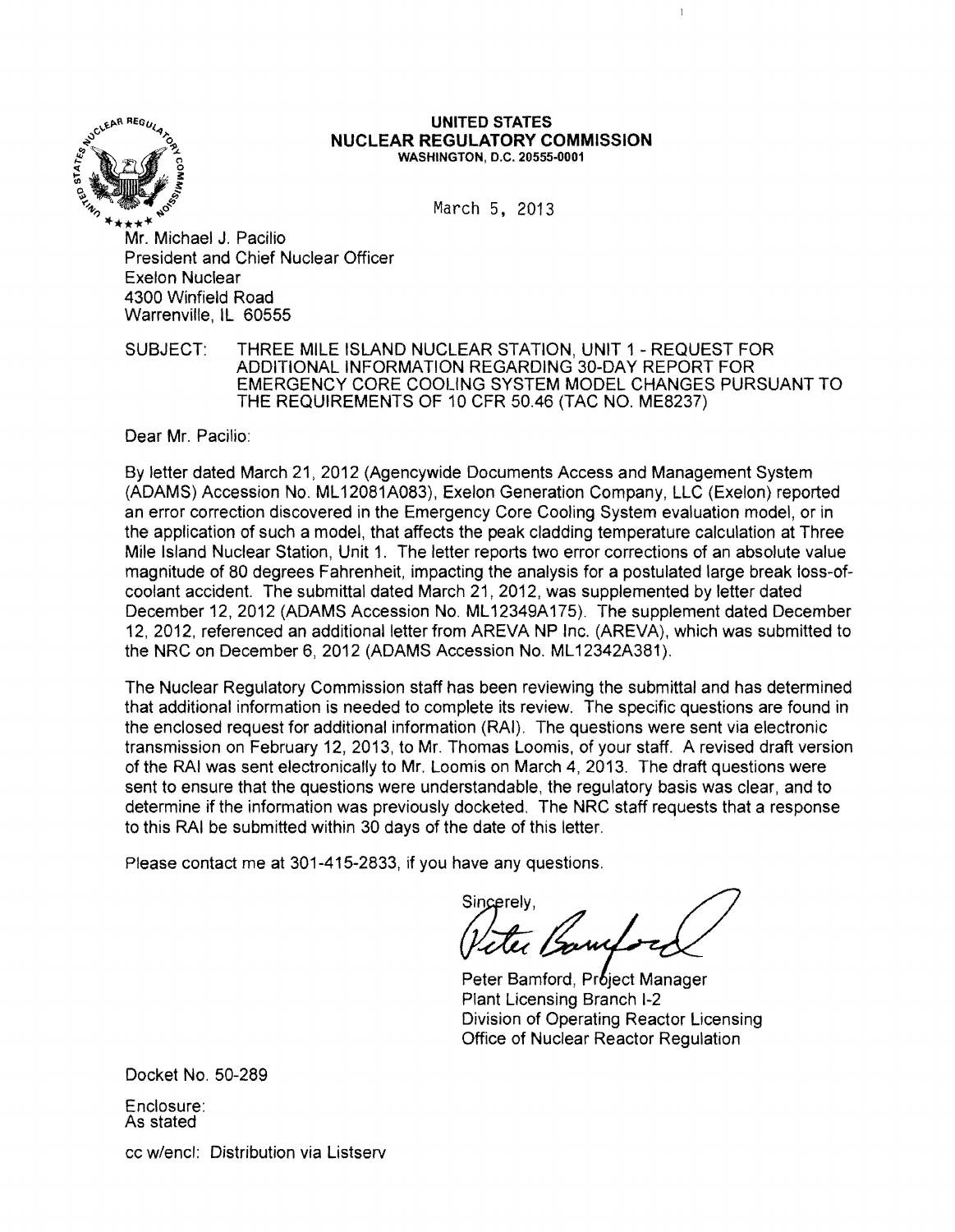# REQUEST FOR ADDITIONAL INFORMATION

# REGARDING THREE MILE ISLAND NUCLEAR STATION, UNIT 1

## 30-DAY REPORT FOR EMERGENCY CORE COOLING SYSTEM MODEL CHANGES

### PURSUANT TO THE REQUIREMENTS OF 10 CFR 50.46

### DOCKET NO. 50-289

By letter dated March 21,2012 (Agencywide Documents Access and Management System (ADAMS) Accession No. ML 12081A083), Exelon Generation Company, LLC (Exelon, the licensee), sent a notice reporting a change or error discovered in an evaluation model or in the application of such a model that affects the peak cladding temperature (PCT) calculation for Three Mile Island Nuclear Station, Unit 1 (TMI-1). This report was submitted pursuant to the requirements of Title 10 of the Code of Federal Regulations (10 CFR) Section 50.46, which requires, in part, that licensees report a change in the evaluation model used resulting in a significant change in PCT (greater than 50 degrees Fahrenheit). As described in the statements of consideration published in the Federal Register (FR), the intent of this requirement is to enable the Nuclear Regulatory Commission (NRC) staff to establish the safety significance of this change (53 FR 35996-36005).

The submittal dated March 21,2012, was supplemented by letter dated December 12, 2012 (ADAMS Accession No. ML 12349A175). The December 12, 2012, letter referenced an additional letter from AREVA NP Inc. (AREVA), which was submitted to the NRC on December 6,2012 (ADAMS Accession No. ML 12342A381). The following questions pertain to the AREVA submittal, insofar as it applies to the TMI-1 report.

1. For the analyses completed pertaining to the Emergency Core Cooling System (ECCS) bypass error for the lowered loop design, a 2.506-ft peak power location was used, and the analyses for the ECCS bypass error for the raised loop design used a 9.536-ft peak power location. In the December 6, 2012, supplemental letter, the effects of the end-ofbypass timing error are expressed in terms of liquid inventory available to reach the lower plenum and initiate a bottom-up core reflood. The effects of an adiabatic heatup, which is terminated by the core reflood, are also discussed. In consideration of these phenomena, it would appear that a higher elevation in the core would be a more limiting location to evaluate the effects of an error associated with end-of-bypass timing.

Provide information to demonstrate that the bottom-peaked power shape being used for the lowered loop design is conservative and/or appropriate.

2. After evaluating a 177 fuel assembly (FA) lowered loop plant with column weldments modeled for a 205 FA plant, details of the column weldments for a 177 FA plant were developed. The model for column weldments of a 177 FA plant were then used for the analyses of a raised loop plant. Two 177 FA raised loop cases showed that the newly developed column weldments increased PCT, for an unruptured fuel segment, by 3 degrees Fahrenheit.

It was also reported that the column weldments in a lowered loop plant increased PCT by 11.5 degrees Fahrenheit for an unruptured fuel segment and 26.2 degrees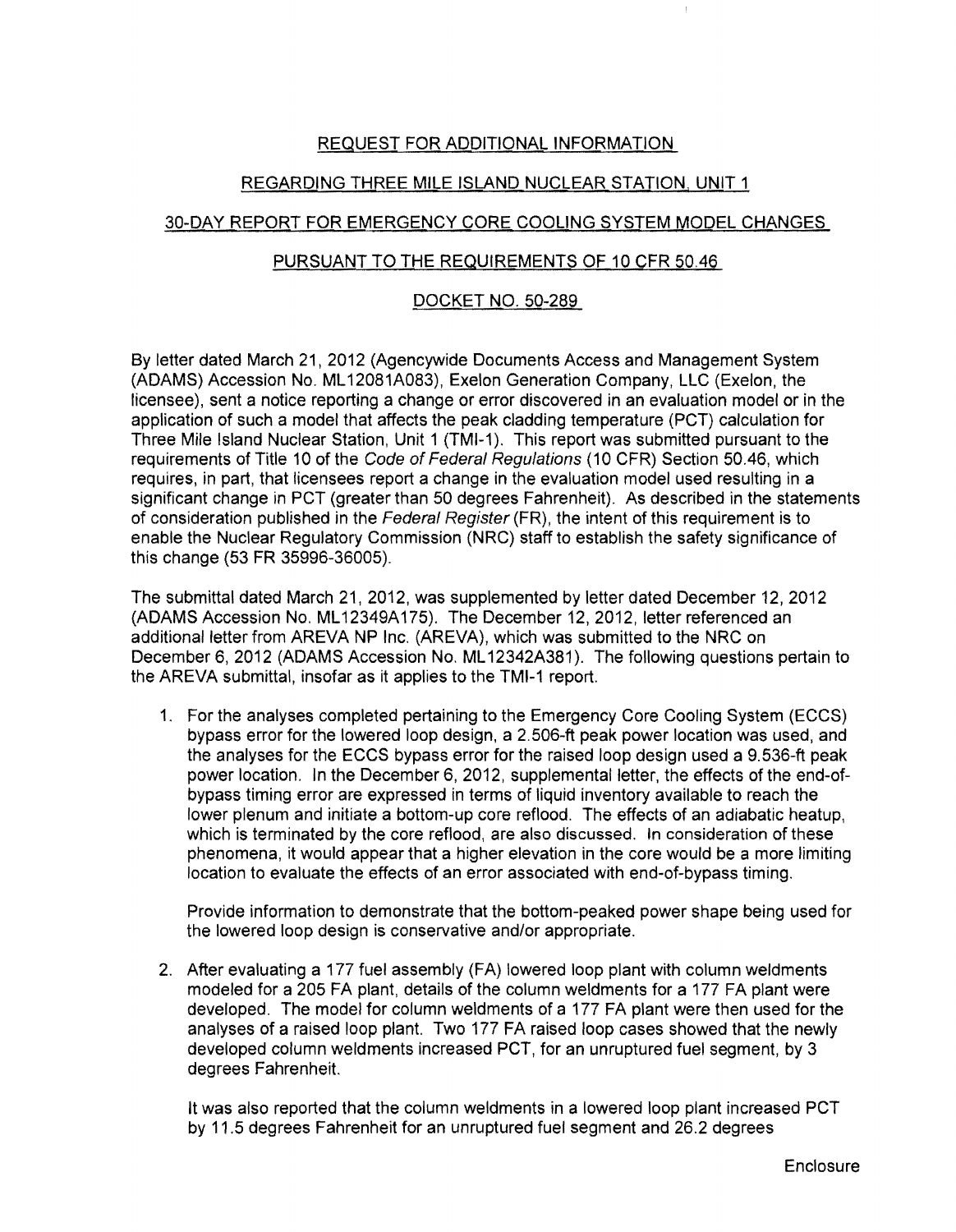Fahrenheit for a ruptured fuel segment. This result was bounded by generically estimating the effect of column weldments to be an increase in PCT of 80 degrees Fahrenheit.

Column weldments in a raised loop plant increased PCT by 8.9 degrees Fahrenheit for an unruptured segment, which is less than the effect seen in the lowered loop design.

a. Provide justification to show that analyzing column weldments modeled for a 177 FA plant has an effect on PCT of the same magnitude in a lowered loop plant as in a raised loop plant.

 $\mathop{\downarrow}$ 

- b. Describe the nodalization for the column weldments used in the RELAP5 analyses.
- c. Provide simplified drawings to compare the column weldment design for a 205 FA plant to the column weldments for the 177 FA plant.